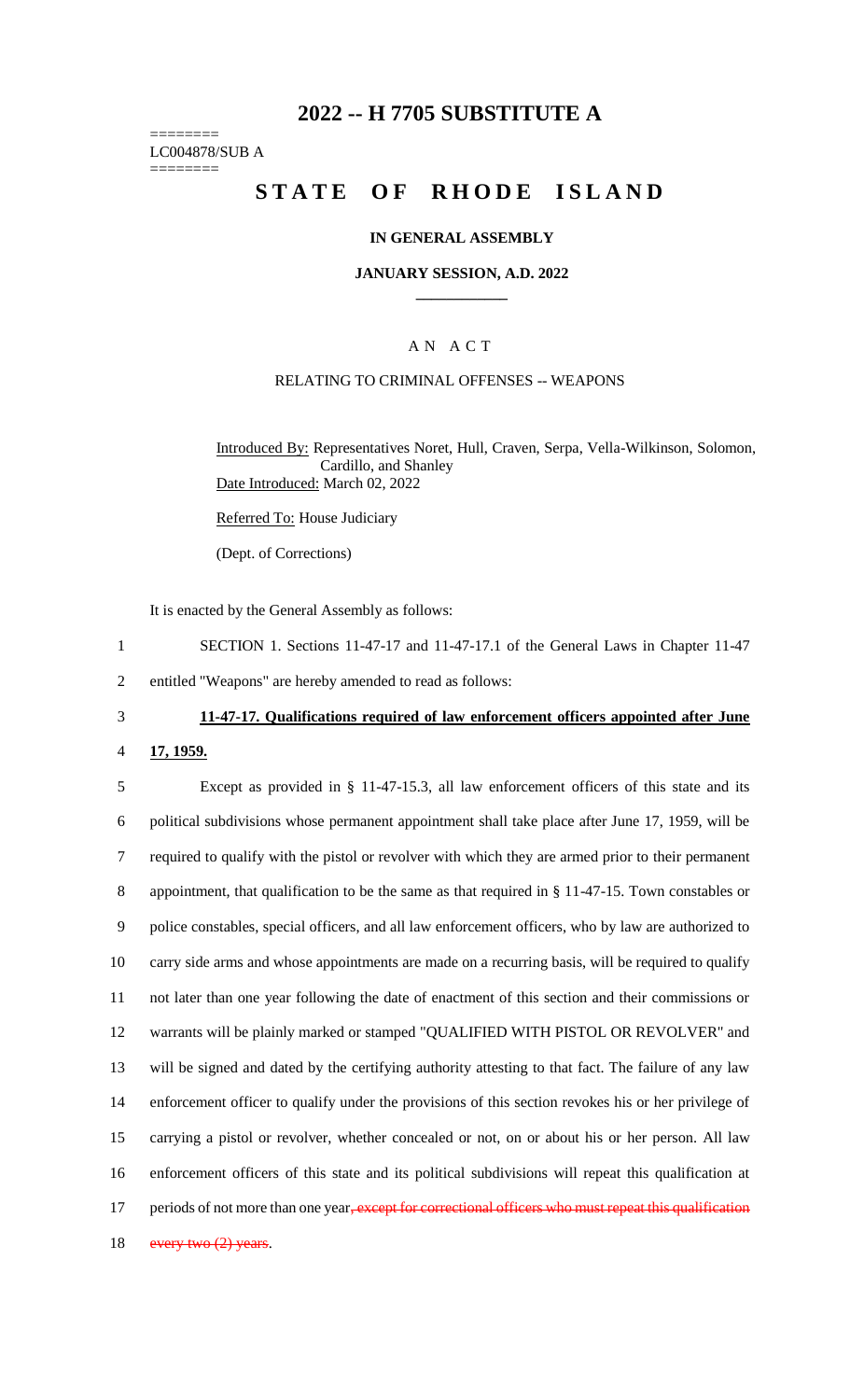### **11-47-17.1. Mandatory or discretionary nature of § 11-47-15.1 requirements --**

**Qualification reports to be filed.**

 (a) All law enforcement officers of this state and its political subdivisions, whose permanent appointment shall take place later than June 6, 1970, shall be required to qualify with the pistol or revolver with which they are armed prior to their permanent appointment, that qualification to be as required in §§ 11-47-15.1 and 11-47-15.3. All permanent appointed law enforcement officers of this state and its political subdivisions who are required to qualify under § 11-47-17 may, at the discretion of the officer, qualify under either § 11-47-15, 11-47-15.1 or 11- 47-15.3. The failure of any law enforcement officer to qualify under the provisions of this section revokes his or her privilege of carrying a pistol or revolver, whether concealed or not, on or about his or her person. Qualification under this section will be required at periods of not more than one 12 year, except for correctional officers who must repeat this qualification every two (2) years. (b) Copies of all of the qualification reports shall be filed with the office of the attorney general.

SECTION 2. This act shall take effect upon passage.

======== LC004878/SUB A ========